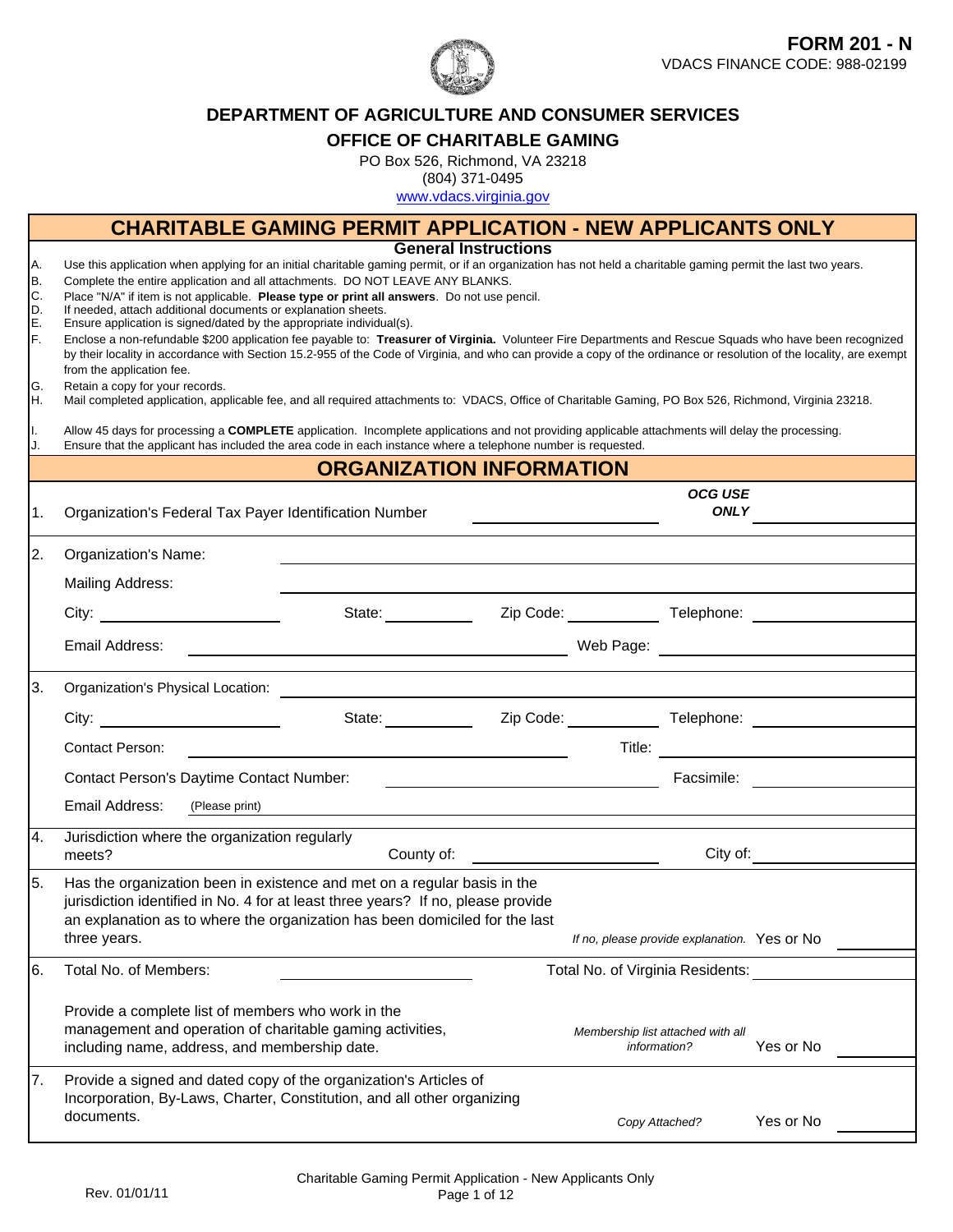|     | <b>ORGANIZATION INFORMATION</b>                                                                                                                                                                                                                                                                                                                                                                                                                                                                                                                                                                                                                      |           |                                                                                               |                                  |  |  |  |
|-----|------------------------------------------------------------------------------------------------------------------------------------------------------------------------------------------------------------------------------------------------------------------------------------------------------------------------------------------------------------------------------------------------------------------------------------------------------------------------------------------------------------------------------------------------------------------------------------------------------------------------------------------------------|-----------|-----------------------------------------------------------------------------------------------|----------------------------------|--|--|--|
| 8.  | Provide the month, date and year the organization was formed.                                                                                                                                                                                                                                                                                                                                                                                                                                                                                                                                                                                        |           |                                                                                               |                                  |  |  |  |
| 9.  | Type of Tax Exempt Status Obtained from IRS<br>(Mark "X" at the Appropriate Box):                                                                                                                                                                                                                                                                                                                                                                                                                                                                                                                                                                    |           | Month/Date/Year                                                                               |                                  |  |  |  |
|     |                                                                                                                                                                                                                                                                                                                                                                                                                                                                                                                                                                                                                                                      | 3         | 4                                                                                             | 8                                |  |  |  |
|     | <b>TYPE</b><br>501 $(c)$                                                                                                                                                                                                                                                                                                                                                                                                                                                                                                                                                                                                                             | 10        | 19                                                                                            | Other - Explain on separate page |  |  |  |
|     | 10. Type of Organization - Please<br>place an "X" in the appropriate                                                                                                                                                                                                                                                                                                                                                                                                                                                                                                                                                                                 | Veterans  | Community                                                                                     | Fraternal                        |  |  |  |
|     | box.                                                                                                                                                                                                                                                                                                                                                                                                                                                                                                                                                                                                                                                 | Religious | Charitable                                                                                    | Educational                      |  |  |  |
|     | Other - Explain:                                                                                                                                                                                                                                                                                                                                                                                                                                                                                                                                                                                                                                     |           |                                                                                               |                                  |  |  |  |
| 11. | Date Internal Revenue Service Tax Exempt Status obtained.                                                                                                                                                                                                                                                                                                                                                                                                                                                                                                                                                                                            |           | Month/Date/Year                                                                               |                                  |  |  |  |
|     | 12. ALL APPLICANTS - Provide a copy of the Internal Revenue Service<br>Determination Letter that supports and relates to the organization's 501(c)<br>tax exempt status.                                                                                                                                                                                                                                                                                                                                                                                                                                                                             |           | Copy Attached?                                                                                | Yes or No                        |  |  |  |
|     | 13. If the organization answered No to Item No. 12, please provide a complete<br>copy of the Internal Revenue Service application for a tax exempt status,<br>including all attachments.                                                                                                                                                                                                                                                                                                                                                                                                                                                             |           | Copy Attached?                                                                                | Yes or No                        |  |  |  |
|     | 14. In the last three years, has the organization had a 501(c) status with the<br>Internal Revenue Service revoked or suspended?                                                                                                                                                                                                                                                                                                                                                                                                                                                                                                                     |           | If yes, please explain on a<br>separate page.                                                 | Yes or No                        |  |  |  |
|     | 15. Is the organization in compliance with Federal and State law relative to the<br>filing, in the last three tax years, of mandated Federal and State tax returns<br>(i.e., 990, 990EZ, 990T, 990PF, etc.)?                                                                                                                                                                                                                                                                                                                                                                                                                                         |           | If no, please explain on a<br>separate page.                                                  | Yes or No                        |  |  |  |
|     | 16. Attach a copy of the organization's most recent signed, dated, and filed<br>Internal Revenue Service Tax Form 990, including, but not limited to: Form<br>990, 990EZ, 990 PF, 990T, or applicable tax return. Submit the tax return<br>that is officially on file with the IRS that bears the date and signature on file<br>with the IRS.<br>If no, please provide the most recent Financial Statements prepared for the<br>organization, including, but not limited to, balance sheet, income and<br>expenditure statement, etc., and provide an explanation as to why the<br>organization has not filed any of the IRS Forms designated above. |           | Copy attached?<br>Copy attached?                                                              | Yes or No<br>Yes or No           |  |  |  |
|     | 17. If your organization is a part of or related to a national office of an<br>organization (See. Section 18.2-340.24.A.1.(i.), Code of Virginia, 1950, as<br>amended), please provide a letter of good standing from the national<br>organization which indicates that your organization is currently covered by<br>the group exempt ruling. If the national and/or state office has provided this<br>information to the Department for the current year, please select N/A (not<br>applicable).<br>If this is not applicable to your organization, place an "X" in the box.                                                                        |           | Copy attached?<br>Not Applicable                                                              | Yes or No                        |  |  |  |
| 18. | Is your organization recognized as a corporation or a form of limited liability<br>company, as defined by the Code of Virginia, and authorized to do business<br>in Virginia?                                                                                                                                                                                                                                                                                                                                                                                                                                                                        |           | If no, explain on a separate page<br>how the organization is exempt<br>from this requirement. | Yes or No                        |  |  |  |
|     | If you answered yes to Item No. 18, is the name as registered at the Virginia<br>State Corporation the same as provided under Item No. 2 of this application.<br>If no, please print registration name below.                                                                                                                                                                                                                                                                                                                                                                                                                                        |           |                                                                                               | Yes or No                        |  |  |  |
|     | 19. If you answered yes to Item No. 18, is your organization in good standing<br>with the Virginia State Corporation Commission?                                                                                                                                                                                                                                                                                                                                                                                                                                                                                                                     |           | If no, please explain on a<br>separate page.                                                  | Yes or No                        |  |  |  |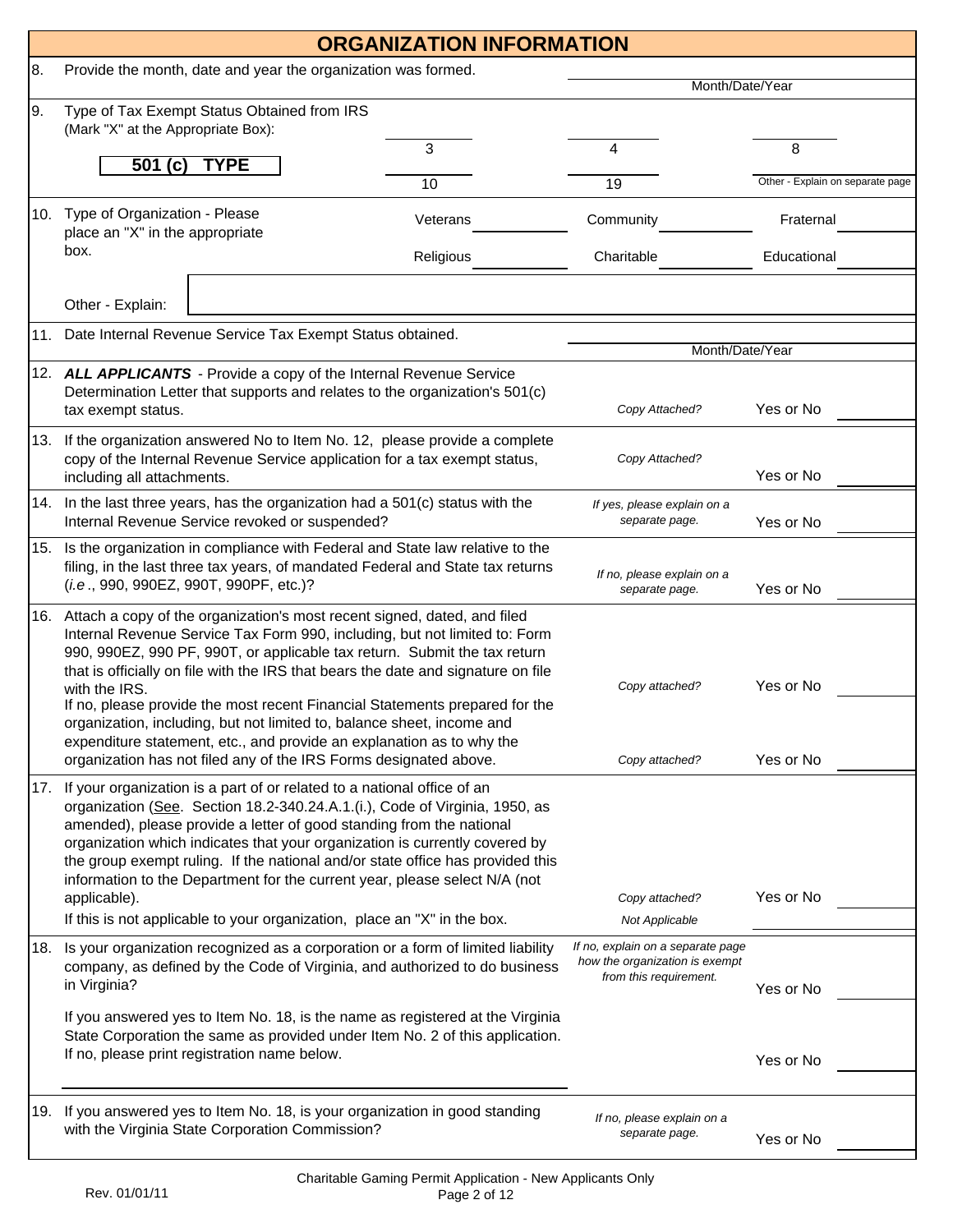|     |                                                                                                                                                                                                                                                                                                                                                                                                                                                                                                                                                                                                                | <b>ORGANIZATION INFORMATION</b>     |                                 |                                                                                                     |                                                                              |
|-----|----------------------------------------------------------------------------------------------------------------------------------------------------------------------------------------------------------------------------------------------------------------------------------------------------------------------------------------------------------------------------------------------------------------------------------------------------------------------------------------------------------------------------------------------------------------------------------------------------------------|-------------------------------------|---------------------------------|-----------------------------------------------------------------------------------------------------|------------------------------------------------------------------------------|
| 20. | Is the organization registered and in good standing with the Virginia<br>Department of Agriculture and Consumer Services to solicit charitable<br>contributions in Virginia?                                                                                                                                                                                                                                                                                                                                                                                                                                   |                                     |                                 | If no, please explain on a<br>separate page how the<br>organization is exempt from<br>registration. | Yes or No                                                                    |
|     | If you answered Yes to Item No. 20, is the name as registered at the Virginia<br>Department of Agriculture and Consumer Services the same as provided<br>under Item No. 2 of this application. If No, please print registration name                                                                                                                                                                                                                                                                                                                                                                           |                                     |                                 |                                                                                                     |                                                                              |
|     | below.                                                                                                                                                                                                                                                                                                                                                                                                                                                                                                                                                                                                         |                                     |                                 |                                                                                                     | Yes or No                                                                    |
| 21. | Has any officer, director, or game manager who participates in the<br>management or operation of any charitable gaming activity ever been (a)<br>convicted of a felony, (2) convicted of any misdemeanor involving fraud,<br>theft or financial crimes within the preceding five years of this application, or<br>(3) participated in the management, operation or conduct of any charitable<br>game which was found by the Department or a court of competent<br>jurisdiction to have been operated in violation of state law, local ordinance,<br>or Department regulation within the last five years?       | Yes or No                           |                                 |                                                                                                     |                                                                              |
| 22. | Has any officer, director, or game manager who participates in the conduct<br>of any charitable gaming activity been (a) convicted of a felony in the<br>preceding ten years, (2) convicted of any misdemeanor involving fraud, theft<br>or financial crimes within the preceding five years of this application, or (3)<br>participated in the management, operation or conduct of any charitable<br>game which was found by the Department or a court of competent<br>jurisdiction to have been operated in violation of state law, local ordinance,<br>or Department regulation within the last five years? |                                     |                                 | If Yes, please provide name,<br>address, and details on a<br>separate page.                         | Yes or No                                                                    |
| 23. | Is any officer, director, game manager, member, or any member who<br>volunteers in the conduct, operation, or management of charitable gaming<br>activities related to a registered supplier, supplier's agent, employee,<br>member of the supplier's immediate family or person residing in the same<br>household who offers, provides, or sells gaming products to your<br>organization?                                                                                                                                                                                                                     |                                     |                                 | If yes, please explain and<br>provide details on a separate<br>page.                                | Yes or No                                                                    |
|     |                                                                                                                                                                                                                                                                                                                                                                                                                                                                                                                                                                                                                | <b>CHARITABLE GAMING ACTIVITIES</b> |                                 |                                                                                                     |                                                                              |
|     | 24. List the location(s), day(s), date(s) and time(s) the charitable gaming activity(s) will be held: (List all planned activities below. If more<br>space is needed or your organization utilizes additional facilities, provide the same information relative to the additional facility on a separate page and attach.)<br><b>Building Name (Where Charitable Gaming</b><br>Activities Will Be Held):                                                                                                                                                                                                       |                                     |                                 |                                                                                                     |                                                                              |
|     | Physical Address:                                                                                                                                                                                                                                                                                                                                                                                                                                                                                                                                                                                              |                                     |                                 |                                                                                                     |                                                                              |
|     | City/Town:                                                                                                                                                                                                                                                                                                                                                                                                                                                                                                                                                                                                     |                                     | State: <u>www.community.com</u> | Zip Code: ____________                                                                              |                                                                              |
|     | Official Jurisdiction (County of/City of):                                                                                                                                                                                                                                                                                                                                                                                                                                                                                                                                                                     |                                     |                                 |                                                                                                     | Annual Pull Tab Event -                                                      |
|     | Type of Gaming Activity - Please<br>an "X" by the appropriate box.                                                                                                                                                                                                                                                                                                                                                                                                                                                                                                                                             | Bingo                               |                                 | <b>Stand Alone</b><br>Raffle                                                                        | Qualified Association.<br>Booster Club, etc. (See.<br>Section 18.2-340.26:2) |
|     | Day(s) of the Week and/or Frequency of Gaming Activities:                                                                                                                                                                                                                                                                                                                                                                                                                                                                                                                                                      |                                     |                                 |                                                                                                     |                                                                              |
|     | Doors Open at Facility <b>Doors</b> Open at Facility                                                                                                                                                                                                                                                                                                                                                                                                                                                                                                                                                           | am/pm                               |                                 | Doors Close at Facility <b>Example 1</b> am/pm                                                      |                                                                              |
|     |                                                                                                                                                                                                                                                                                                                                                                                                                                                                                                                                                                                                                |                                     |                                 |                                                                                                     |                                                                              |
|     | Maximum Occupancy <b>Maximum Occupancy</b>                                                                                                                                                                                                                                                                                                                                                                                                                                                                                                                                                                     |                                     |                                 |                                                                                                     |                                                                              |
|     | Facility Charges Per Session:                                                                                                                                                                                                                                                                                                                                                                                                                                                                                                                                                                                  | <b>Facility Lease</b>               | $\sim$                          | Equipment Lease \$                                                                                  |                                                                              |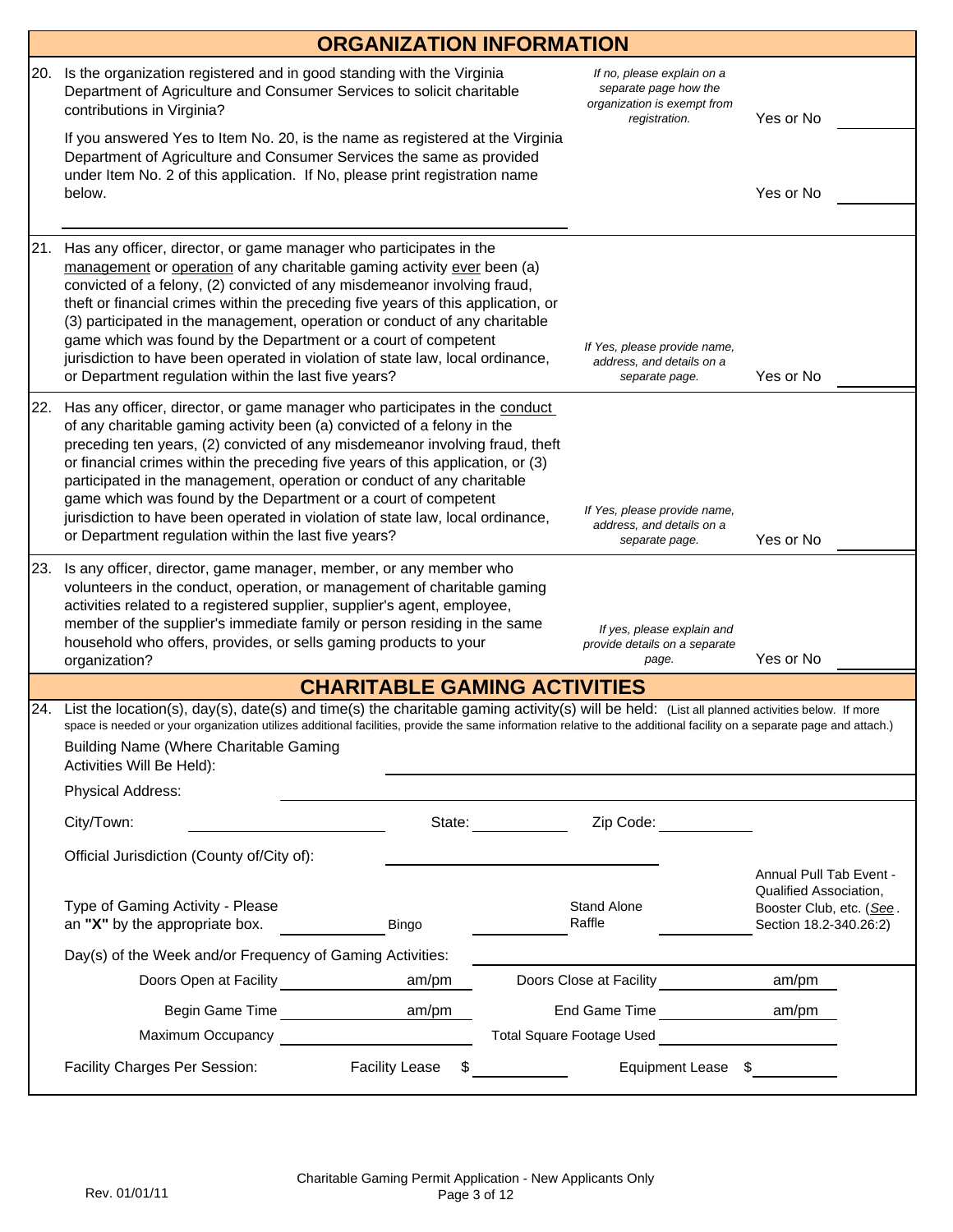|     |                                                                                                                                                                                                                                                                                                                                                                                                                                                                                                                                                                                                              |                                                                                                                                                                                                                                                                                                               | <b>CHARITABLE GAMING ACTIVITIES</b> |        |                      |                            |                        |      |
|-----|--------------------------------------------------------------------------------------------------------------------------------------------------------------------------------------------------------------------------------------------------------------------------------------------------------------------------------------------------------------------------------------------------------------------------------------------------------------------------------------------------------------------------------------------------------------------------------------------------------------|---------------------------------------------------------------------------------------------------------------------------------------------------------------------------------------------------------------------------------------------------------------------------------------------------------------|-------------------------------------|--------|----------------------|----------------------------|------------------------|------|
|     |                                                                                                                                                                                                                                                                                                                                                                                                                                                                                                                                                                                                              | 24. [Continued] Has the organization identified any and all payments and/or consideration<br>paid to the landlord? If no, please explain on a separate page and identify each and every<br>charge, and the amount.                                                                                            |                                     |        |                      |                            | Yes or No              |      |
| 25. | A qualified athletic association, or booster club or a band booster club created solely to<br>raise funds for school-sponsored athletic or band activities for a public school or private<br>If not applicable<br>accredited school (in accordance with § 22.1-19 - Code of Virginia) or to provide<br>to the applicant<br>scholarships to students attending such school wishing to conduct an annual pull tab event<br>organization,<br>must submit with this application a narrative describing the event. Is narrative attached to<br>please leave<br>blank.<br>this application for this type of event? |                                                                                                                                                                                                                                                                                                               |                                     |        |                      |                            | Yes or No              |      |
| 26  |                                                                                                                                                                                                                                                                                                                                                                                                                                                                                                                                                                                                              | FOR ALL CHARITABLE GAMING ACTIVITIES: (If more space is needed or your organization utilizes additional facilities, provide the<br>same information relative to the additional facility on a separate page and attach.)                                                                                       |                                     |        |                      |                            |                        |      |
|     | а.                                                                                                                                                                                                                                                                                                                                                                                                                                                                                                                                                                                                           | Who owns and has title to the facility where the charitable gaming<br>activities will occur. Check one.<br>Other - Explain:                                                                                                                                                                                   |                                     |        |                      | Organization<br>Leased     | Yes or No<br>Yes or No |      |
|     |                                                                                                                                                                                                                                                                                                                                                                                                                                                                                                                                                                                                              | If the applicant organization does not own and have title to the facility,<br>attach a copy of the current lease that authorizes the organization to<br>use the facility in the conduct of charitable gaming activities, including<br>bingo and raffle(s).                                                    |                                     |        |                      | Is lease<br>attached?      | Yes or No              |      |
|     | b.                                                                                                                                                                                                                                                                                                                                                                                                                                                                                                                                                                                                           | Is the equipment used to conduct the charitable gaming activities<br>owned or leased by the applicant organization? If leased, list the<br>name, address, and contact number of the lessor of the equipment.<br>If leased, attach a separate page with the name of the owner, address, and<br>contact number. |                                     |        |                      | Owned?<br>Leased?          | Yes or No<br>Yes or No |      |
|     | c.                                                                                                                                                                                                                                                                                                                                                                                                                                                                                                                                                                                                           | Landlord Full Name:                                                                                                                                                                                                                                                                                           |                                     |        |                      |                            |                        |      |
|     |                                                                                                                                                                                                                                                                                                                                                                                                                                                                                                                                                                                                              | Landlord Address:                                                                                                                                                                                                                                                                                             |                                     |        |                      |                            |                        |      |
|     |                                                                                                                                                                                                                                                                                                                                                                                                                                                                                                                                                                                                              | City:                                                                                                                                                                                                                                                                                                         |                                     | State: | Zip Code:            |                            |                        |      |
|     |                                                                                                                                                                                                                                                                                                                                                                                                                                                                                                                                                                                                              | <b>Contact Person:</b>                                                                                                                                                                                                                                                                                        |                                     |        |                      | Telephone:                 |                        |      |
|     | d.                                                                                                                                                                                                                                                                                                                                                                                                                                                                                                                                                                                                           | Name of Facility:                                                                                                                                                                                                                                                                                             |                                     |        | Facility<br>Manager: |                            |                        |      |
|     |                                                                                                                                                                                                                                                                                                                                                                                                                                                                                                                                                                                                              | Facility Telephone:                                                                                                                                                                                                                                                                                           |                                     |        |                      | <b>Facility Facsimile:</b> |                        |      |
|     |                                                                                                                                                                                                                                                                                                                                                                                                                                                                                                                                                                                                              | 27. Are the premises used by more than one organization for the purpose of conducting<br>charitable gaming activities? If yes, please provide the name and address of each<br>organization utilizing this facility on a separate page.                                                                        |                                     |        |                      |                            | Yes or No              |      |
|     |                                                                                                                                                                                                                                                                                                                                                                                                                                                                                                                                                                                                              | 28. For Raffle Applications Only - Will the raffle event be held in conjunction with a casino or Las Vegas<br>night? Please complete the following for each scheduled raffle.                                                                                                                                 |                                     |        |                      |                            | Yes or No              |      |
|     | a.                                                                                                                                                                                                                                                                                                                                                                                                                                                                                                                                                                                                           | What date does the organization plan to begin raffle ticket sales?<br>Tickets cannot be sold until receipt of a valid charitable gaming permit.                                                                                                                                                               |                                     |        |                      |                            | Month/Date/Year        |      |
|     |                                                                                                                                                                                                                                                                                                                                                                                                                                                                                                                                                                                                              | Raffle drawing date and time of drawing.                                                                                                                                                                                                                                                                      |                                     |        |                      | Month/Date/Year            |                        | Time |
|     | What is the prize to be given away? Use a separate page if needed.<br>b.                                                                                                                                                                                                                                                                                                                                                                                                                                                                                                                                     |                                                                                                                                                                                                                                                                                                               |                                     |        |                      |                            |                        |      |
|     |                                                                                                                                                                                                                                                                                                                                                                                                                                                                                                                                                                                                              |                                                                                                                                                                                                                                                                                                               |                                     |        |                      |                            |                        |      |
|     | c.                                                                                                                                                                                                                                                                                                                                                                                                                                                                                                                                                                                                           | Were the prize(s) purchased and/or donated? (Use separate page if necessary. Check one box for each prize as to prize being<br>purchased or donated.) Please indicate fair market value of each prize.                                                                                                        |                                     |        |                      |                            |                        |      |
|     | \$                                                                                                                                                                                                                                                                                                                                                                                                                                                                                                                                                                                                           | Purchased                                                                                                                                                                                                                                                                                                     | Yes or No                           |        |                      | Purchased                  | Yes or No              |      |
|     |                                                                                                                                                                                                                                                                                                                                                                                                                                                                                                                                                                                                              | Donated                                                                                                                                                                                                                                                                                                       | Yes or No                           |        |                      | Donated                    | Yes or No              |      |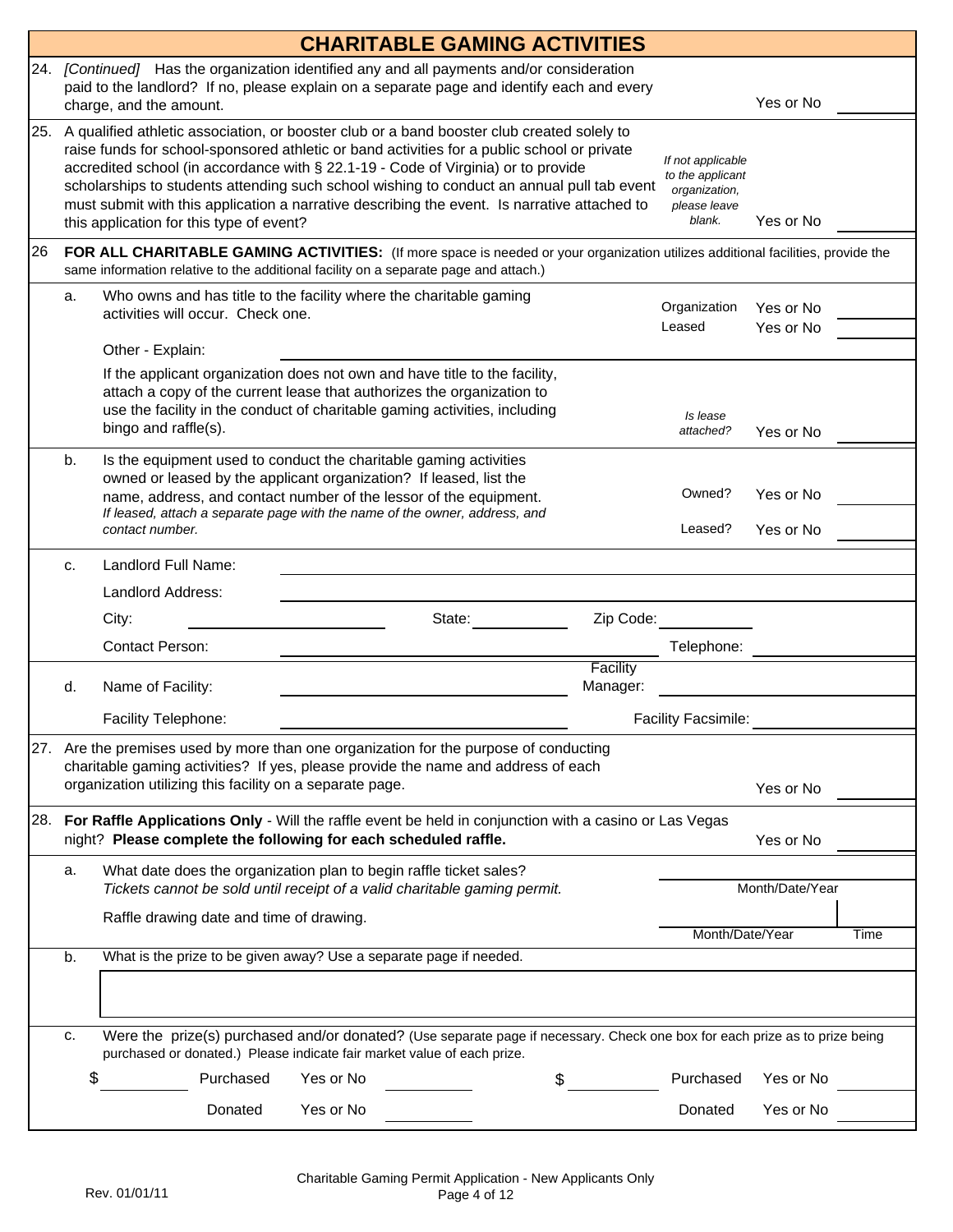|        |                                                                                                                                                                                                                                                                                                     |                       | <b>CHARITABLE GAMING ACTIVITIES</b> |                                                                                            |                                                                          |                         |  |
|--------|-----------------------------------------------------------------------------------------------------------------------------------------------------------------------------------------------------------------------------------------------------------------------------------------------------|-----------------------|-------------------------------------|--------------------------------------------------------------------------------------------|--------------------------------------------------------------------------|-------------------------|--|
| 28. d. | What is the total purchase price per ticket? (Use separate page if necessary.) Attach a<br>\$<br>copy of each sample raffle ticket. See. 11 VAC 15-22-70.C. for required information.                                                                                                               |                       |                                     |                                                                                            |                                                                          |                         |  |
|        | Will volunteers/members who sell raffle tickets be allowed to buy raffle tickets? If<br>е.<br>yes, please provide a detailed explanation.                                                                                                                                                           |                       |                                     |                                                                                            |                                                                          | Yes or No               |  |
|        | f.<br>Provide a narrative detailing how the raffle will be conducted, its scope, who will be<br>responsible for its oversight, and all rules of play, i.e., what happens if not enough<br>tickets are sold or how many days a winner has to claim the prize.                                        |                       |                                     |                                                                                            | Copy<br>attached?                                                        | Yes or No               |  |
|        | 29. Are all raffle tickets scheduled to be sold in the Commonwealth of Virginia? If no, provide<br>an explanation of how raffle sales will be conducted if not sold in Virginia.                                                                                                                    | Yes or No             |                                     |                                                                                            |                                                                          |                         |  |
|        | 30. Full name of person responsible for filing financial reports:                                                                                                                                                                                                                                   |                       |                                     |                                                                                            |                                                                          |                         |  |
|        | Relationship to Organization:                                                                                                                                                                                                                                                                       |                       | First                               |                                                                                            | Middle                                                                   | Last                    |  |
|        | <b>Street Address:</b>                                                                                                                                                                                                                                                                              |                       |                                     |                                                                                            |                                                                          |                         |  |
|        | City:                                                                                                                                                                                                                                                                                               | State: <b>Example</b> | Zip Code:                           |                                                                                            | Telephone:                                                               |                         |  |
|        | Email Address:                                                                                                                                                                                                                                                                                      |                       |                                     |                                                                                            | Facsimile:                                                               |                         |  |
| 31.    | Where are the financial records stored?                                                                                                                                                                                                                                                             |                       | Organization                        |                                                                                            |                                                                          | Other                   |  |
|        | Physical Address:                                                                                                                                                                                                                                                                                   |                       |                                     |                                                                                            |                                                                          |                         |  |
|        | City: the contract of the contract of the contract of the contract of the contract of the contract of the contract of the contract of the contract of the contract of the contract of the contract of the contract of the cont                                                                      | State: <b>Example</b> | Zip Code:                           |                                                                                            | Telephone:                                                               |                         |  |
|        | <b>Contact Person Full Name:</b>                                                                                                                                                                                                                                                                    | <b>First Name</b>     | Middle Name                         | Last Name                                                                                  | Facsimile:                                                               |                         |  |
| 32.    | Please list the name of any and all individuals and/or registered suppliers<br>who have offered and/or sold gaming supplies to your organization during<br>the last 12 months, or who the organization anticipates obtaining charitable<br>gaming supplies from. Use additional sheet if necessary. |                       |                                     | Have all suppliers of gaming<br>products utilized by your<br>organization been identified? |                                                                          | Yes or No               |  |
|        | Supplier Name:<br>a.                                                                                                                                                                                                                                                                                |                       |                                     |                                                                                            |                                                                          |                         |  |
|        | Supplier Name:<br>b.                                                                                                                                                                                                                                                                                |                       |                                     |                                                                                            |                                                                          |                         |  |
|        | Supplier Name:<br>c.                                                                                                                                                                                                                                                                                |                       |                                     |                                                                                            |                                                                          |                         |  |
| 33.    | Does the organization pay or anticipate paying any caller or bingo manager<br>for participating in the organization's charitable gaming activities? Use<br>additional pages if necessary.                                                                                                           |                       |                                     | BMR/BCR #.                                                                                 | If yes, please list each individual<br>below and the individuals current | Yes or No               |  |
|        | Full Name of Individual                                                                                                                                                                                                                                                                             |                       |                                     |                                                                                            | <b>Title</b>                                                             |                         |  |
|        | BMR/BCR #                                                                                                                                                                                                                                                                                           |                       |                                     |                                                                                            |                                                                          | Caller, Manager or Both |  |
|        | Full Name of Individual                                                                                                                                                                                                                                                                             |                       |                                     |                                                                                            | Title                                                                    | Caller, Manager or Both |  |
| 34.    | BMR/BCR #<br>Describe in detail how the funds derived from the organization's charitable gaming activities will be disbursed in accordance with                                                                                                                                                     |                       |                                     |                                                                                            |                                                                          |                         |  |
|        | those lawful religious, charitable, community or educational purposes.                                                                                                                                                                                                                              |                       |                                     |                                                                                            |                                                                          |                         |  |
|        |                                                                                                                                                                                                                                                                                                     |                       |                                     |                                                                                            |                                                                          |                         |  |
|        |                                                                                                                                                                                                                                                                                                     |                       |                                     |                                                                                            |                                                                          |                         |  |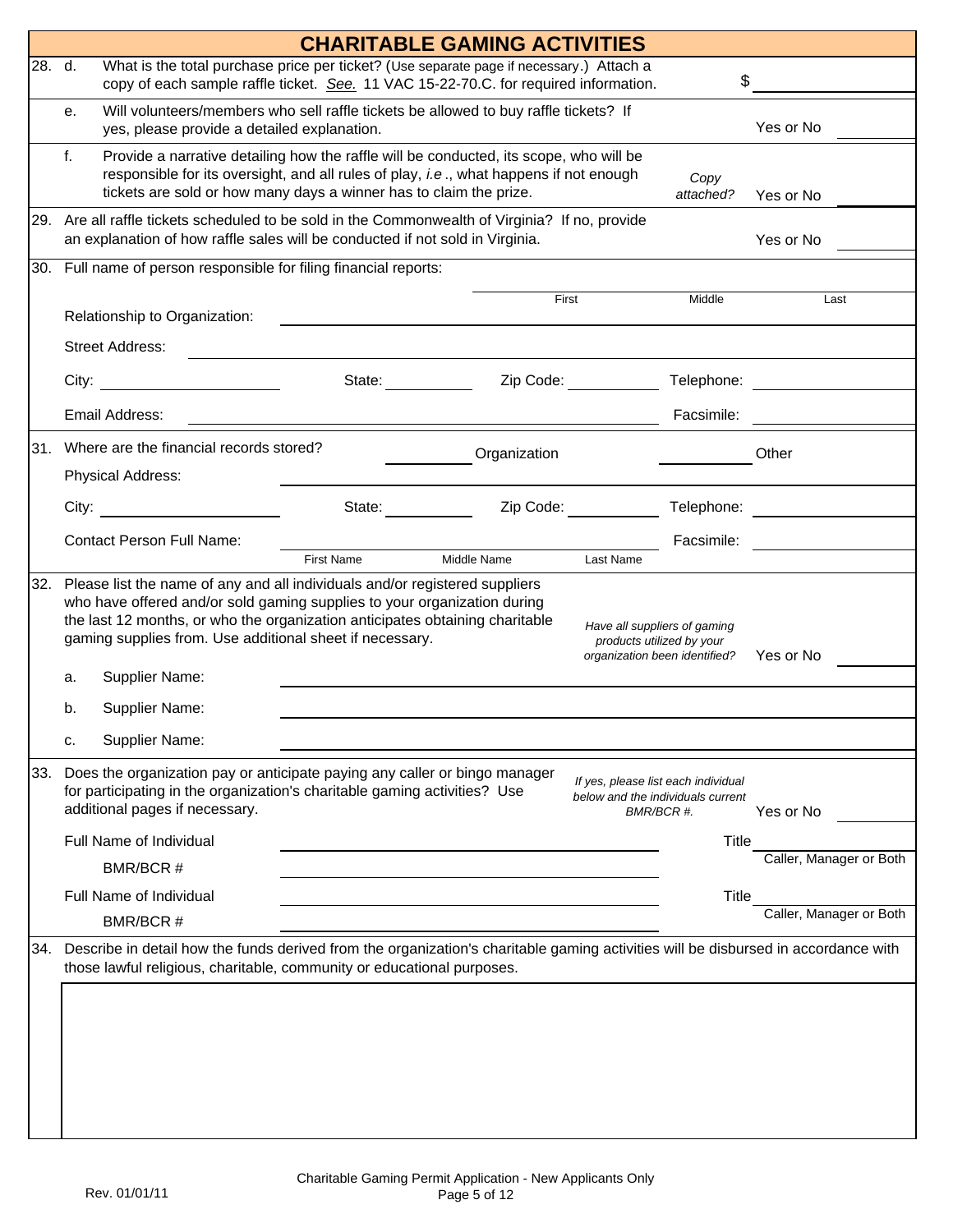### **FOR VOLUNTEER FIRE DEPARTMENTS AND RESCUE SQUADS EXEMPT FROM THE APPLICATION FEE UNDER § 15.2-955 OF THE CODE OF VIRGINIA, 1950, AS AMENDED.**

| 35.  | Is the applicant organization currently recognized in accordance with Section 15.2-955 by<br>an ordinance or resolution by a political subdivision where the organization is located as<br>being part of the safety program of the political subdivision? |                   | Yes or No            |
|------|-----------------------------------------------------------------------------------------------------------------------------------------------------------------------------------------------------------------------------------------------------------|-------------------|----------------------|
| 36.  | Date the organization was recognized in accordance with Section 15.2-955 by an<br>ordinance or resolution by a political subdivision where the organization is located as being<br>part of the safety program of the political subdivision.               |                   |                      |
|      |                                                                                                                                                                                                                                                           |                   | Month/Date/Year      |
| 37.  | Name of political subdivision that has recognized the applicant organization as being part<br>of its safety program.                                                                                                                                      |                   |                      |
|      |                                                                                                                                                                                                                                                           |                   | County, City or Town |
| I38. | Provide a copy of the dated ordinance or resolution issued by the above referenced<br>political subdivision that designates the applicant organization as being part of the safety<br>program of the political subdivision.                               | Copy<br>attached? | Yes or No            |
|      | <b>FOR OCG USE ONLY</b>                                                                                                                                                                                                                                   |                   |                      |
|      | Gaming Locality City/County Code:<br>Organization Locality City/County Code:                                                                                                                                                                              |                   |                      |
|      |                                                                                                                                                                                                                                                           |                   |                      |
|      |                                                                                                                                                                                                                                                           |                   |                      |

# **CONTINUE TO NEXT PAGE**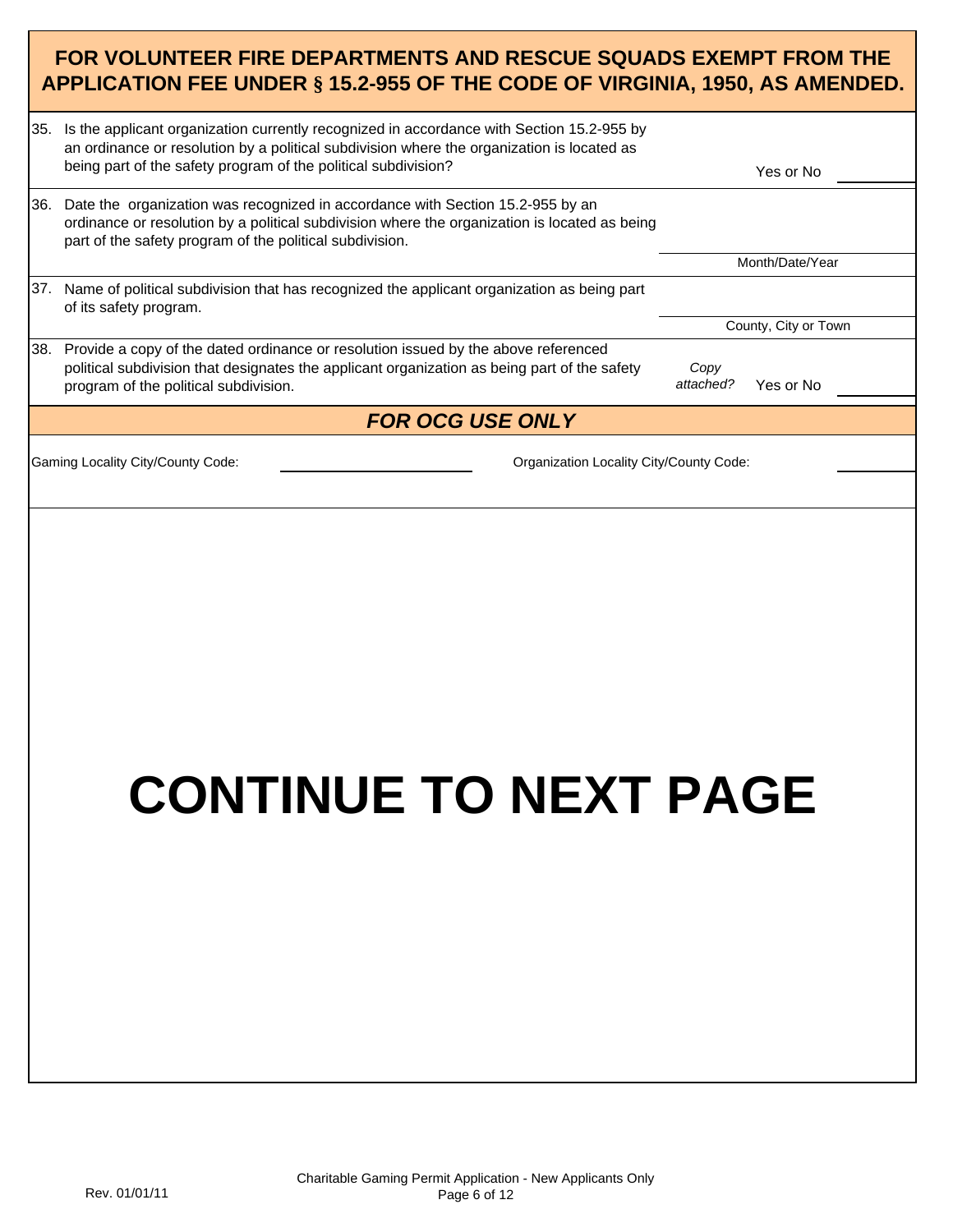## **IMPORTANT NOTICE TO ALL APPLICANT ORGANIZATIONS**

*All organizations conducting charitable gaming must file quarterly reports beginning with the month they (1) conduct bingo or (2) begin raffle sales, and each quarter thereafter as long as they have charitable gaming receipts or disbursements, and must file the annual report as prescribed by law. Failure to do so will result in the automatic revocation of the organization's charitable gaming permit in accordance with Section 18.2-340.30.E. of the Code of Virginia.*

**Organizations are required to file reports by the following dates:**

July 1 - September 30 January 1 - March 31 April 1 - June 30 October 1 - December 31

## *Quarterly Report Period Quarterly Report Due Date*

September 1 June 1

December 1

March 1

*Annual Report Period Annual Report Due Date*

March 15

January 1 through December 31

\$25.00 per day late filing penalty.

To obtain the Financial Reporting Forms, please visit the OCG web site at www.vdacs.virginia.gov/gaming or call (804) 371-0495.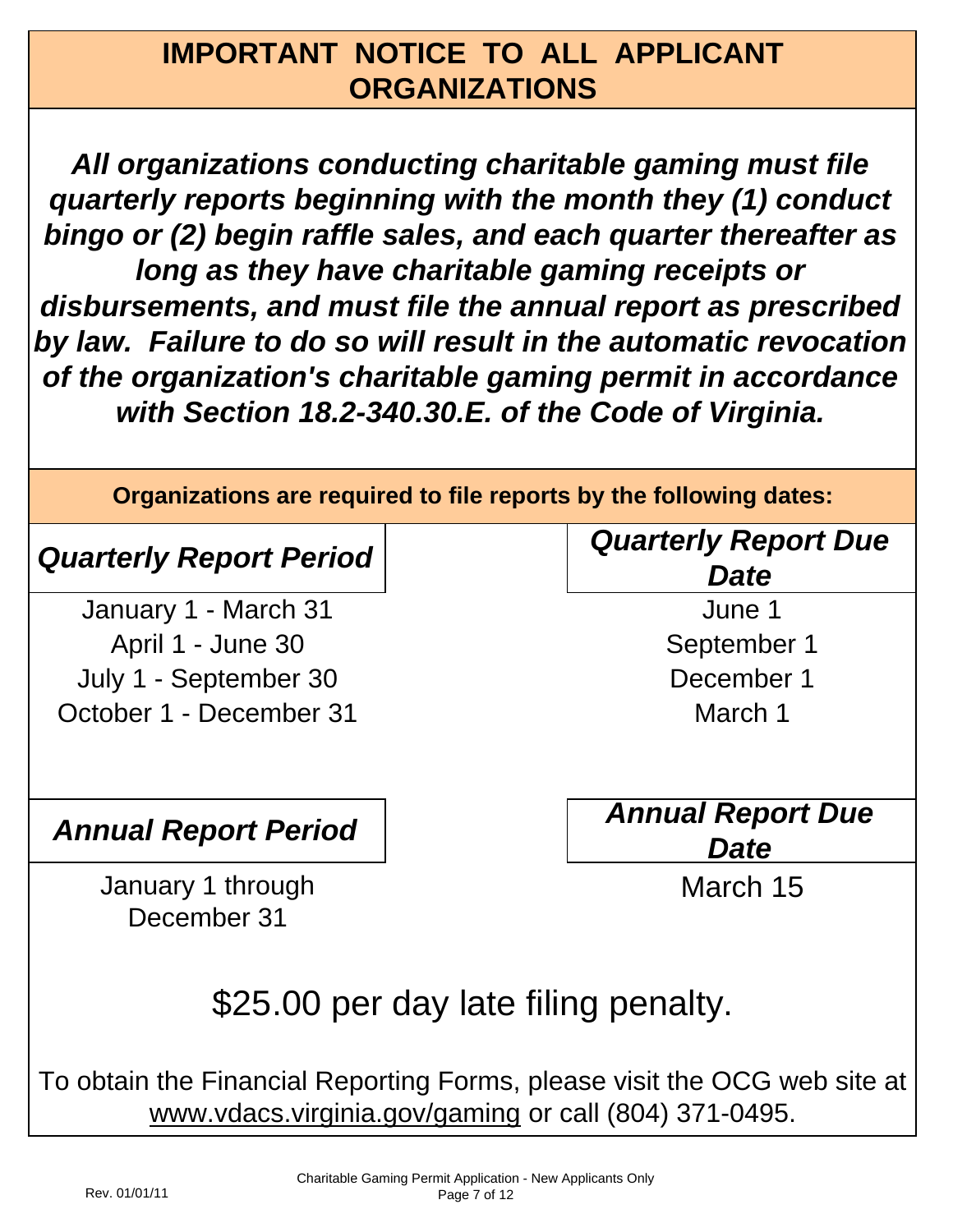# **PERSONNEL INFORMATION**

Section 18.2-340.25, Code of Virginia, 1950, as amended, provides that no charitable gaming license can be issued prior to a reasonable investigation conducted by the Office of Charitable Gaming.

### *Complete the following information for the (1) President, (2) Treasurer/Financial Officer, or their equivalent position, and (3) Each Game Manager.*

Answer each section in its entirety. *FULL PROPER LEGAL NAMES* must be provided -- *applications with initials or incomplete responses will delay processing of the application*. **If an individual has no middle name, then insert "NMN" (No Middle Name)**. The social security numbers and dates of birth of all individuals must be provided in order for this application to be considered complete.

I understand that I am required to submit a *Personnel Information Update Form* for any change in the Organization's President, Treasurer/Financial Officer, or their equivalent position, or Game Manager after submission of this Renewal Application, and immediately upon any change in any of the above designated officers. The *Personnel Information Update Form* is available under "Licensing Forms" on OCG's web site at www.vdacs.virginia.gov/gaming.

### *Position Codes: (Check the appropriate box for each applicable individual, or its equivalent position)*

|                                                                                                                                                                                                                                                                                                                                                                                                                                              | President/Commander/<br>Governor/Exalted Ruler, etc. |                                           | <b>Treasurer/Financial Officer</b> |            | Game Manager(s)/ Bingo<br>Manager(s)                                                                                                                                                                                                 |  |  |
|----------------------------------------------------------------------------------------------------------------------------------------------------------------------------------------------------------------------------------------------------------------------------------------------------------------------------------------------------------------------------------------------------------------------------------------------|------------------------------------------------------|-------------------------------------------|------------------------------------|------------|--------------------------------------------------------------------------------------------------------------------------------------------------------------------------------------------------------------------------------------|--|--|
| Signature:                                                                                                                                                                                                                                                                                                                                                                                                                                   |                                                      |                                           |                                    |            | Date:                                                                                                                                                                                                                                |  |  |
| Full Name:                                                                                                                                                                                                                                                                                                                                                                                                                                   | Complete First Name                                  | Complete Middle Name                      | Complete Last Name                 |            | Organization<br>Title:                                                                                                                                                                                                               |  |  |
| Complete Term of Office Holder:<br>Social Security No.:                                                                                                                                                                                                                                                                                                                                                                                      |                                                      | Begin Term Date:<br>Date of<br>Birth:     | Month/Date/Year                    | Race: 2008 | End Term Date:<br>Month/Date/Year<br>Sex:                                                                                                                                                                                            |  |  |
| <b>Physical Home</b><br>Address:<br>City:                                                                                                                                                                                                                                                                                                                                                                                                    |                                                      |                                           |                                    | State:     | Zip Code:                                                                                                                                                                                                                            |  |  |
| Daytime Contact No.:                                                                                                                                                                                                                                                                                                                                                                                                                         |                                                      |                                           |                                    | Fax No.:   |                                                                                                                                                                                                                                      |  |  |
| Other Contact No.:<br>E-Mail Address:                                                                                                                                                                                                                                                                                                                                                                                                        | (Please print)                                       |                                           |                                    |            |                                                                                                                                                                                                                                      |  |  |
| NOTE: Organization's are required to submit a Personnel Information Update Form if there are any changes in the (1)<br>President, (2) the Treasurer/Financial officer, or its equivalent position, and (3) for any Game Manager after issuance of a<br>permit if the above referenced designated individuals listed in this application change or if officer elections occur. This<br>should be submitted as soon as the change takes place. |                                                      |                                           |                                    |            |                                                                                                                                                                                                                                      |  |  |
|                                                                                                                                                                                                                                                                                                                                                                                                                                              |                                                      | <b>Application - New Applicants Only.</b> |                                    |            | Prior to issuance of a license and/or permit, the VDACS Office of Charitable Gaming reserves the right to request<br>additional information from those named in the "Personnel Information" section of this Charitable Gaming Permit |  |  |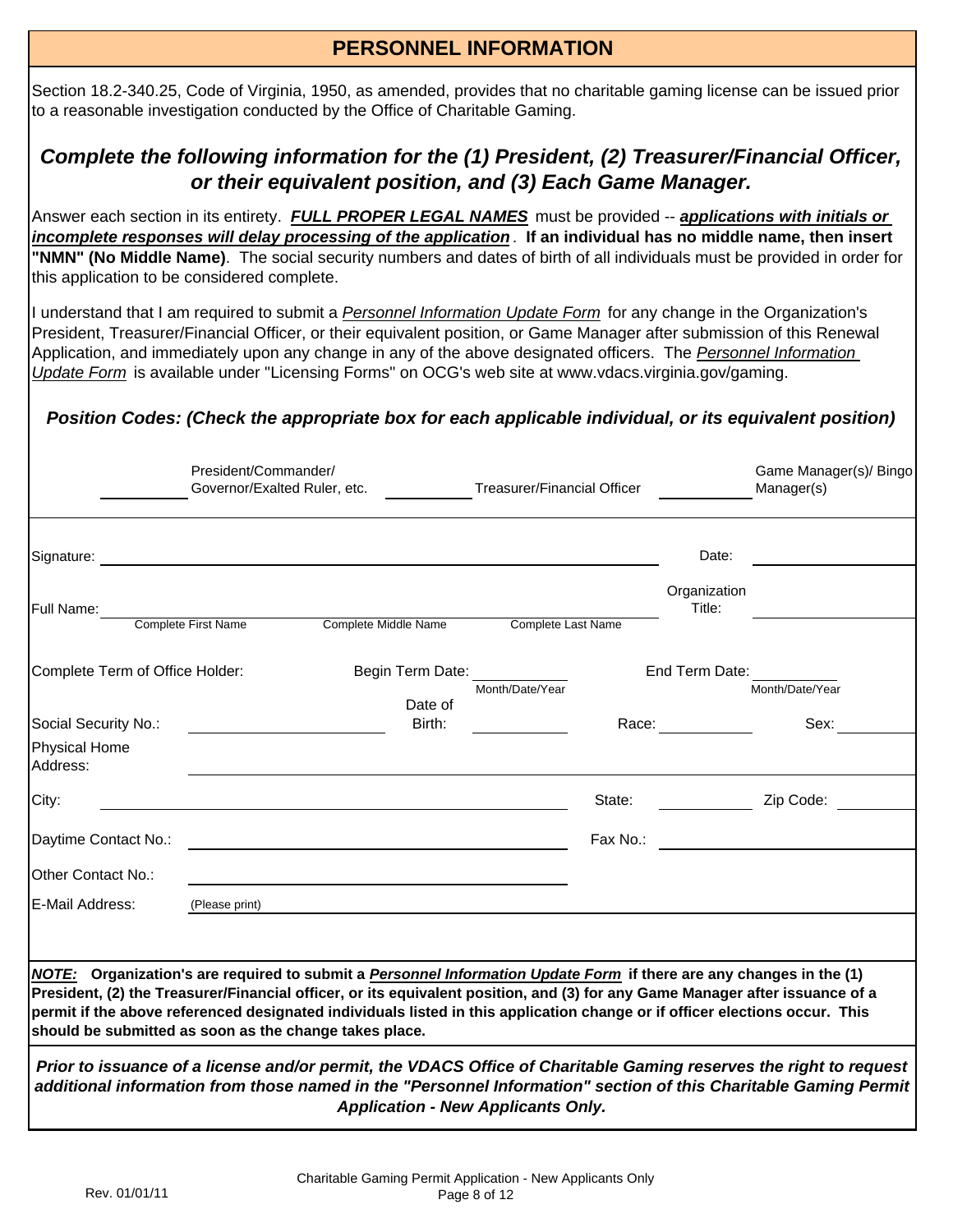### **THE PRESIDENT/CHIEF OFFICER, OR DESIGNEE, OF THE APPLICANT ORGANIZATION MUST PRINT HIS/HER NAME, AFFIX HIS/HER SIGNATURE, AND PROVIDE THE DATE.**

I hereby certify that all information provided in this application and attachments are true to the best of my knowledge, information and belief, that I have not knowingly made a false statement of material fact on this application, and that I have read and understand the terms and conditions as set out under the Code of Virginia and the VDACS Office of Charitable Gaming Rules and Regulations. I understand that untruthful or misleading answers are cause for denial of the charitable gaming permit. I also agree that the organization listed on this application and its officers, directors, members, and employees, will abide by all rules and regulations of the VDACS Office of Charitable Gaming in the operation, management, and conduct of bingo game(s) and/or raffle(s) pursuant to the Code of Virginia, Chapter 8, Section 18.2-340.15, *et seq* .

| Signature: |                     |                      |                    | Date:                  |  |
|------------|---------------------|----------------------|--------------------|------------------------|--|
| Full Name: |                     |                      |                    | Organization<br>Title: |  |
|            | Complete First Name | Complete Middle Name | Complete Last Name |                        |  |
|            |                     |                      |                    |                        |  |
|            |                     |                      |                    |                        |  |
|            |                     |                      |                    |                        |  |
|            |                     |                      |                    |                        |  |
|            |                     |                      |                    |                        |  |
|            |                     |                      |                    |                        |  |
|            |                     |                      |                    |                        |  |
|            |                     |                      |                    |                        |  |
|            |                     |                      |                    |                        |  |
|            |                     |                      |                    |                        |  |
|            |                     |                      |                    |                        |  |
|            |                     |                      |                    |                        |  |
|            |                     |                      |                    |                        |  |
|            |                     |                      |                    |                        |  |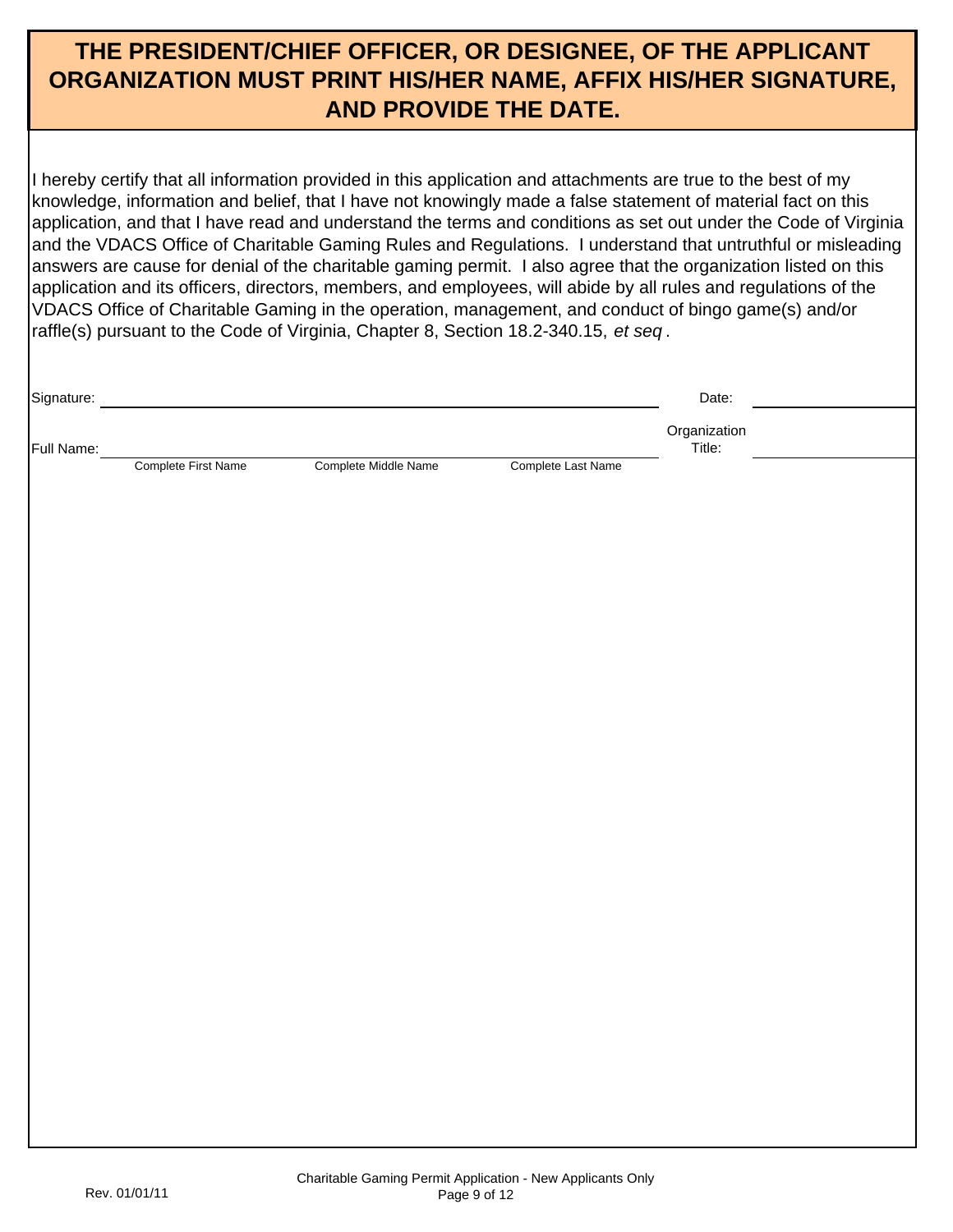## **SUPPLEMENTAL INFORMATION**

Use these forms only if the following circumstances apply: (1) the organization plans to conduct a stand alone raffle - separate and apart from their regularly permitted charitable gaming activities, or if this is the only type of event conducted during any permit term, or (2) Use the Instant Bingo, Pull Tab, and Seal Card Requirements Form only if the organization meets the requirements of Section 18.2-340.26:2 of the Code of Virginia.

- 1. Stand Alone Raffle Requirements Form
- 2. Instant Bingo, Pull Tab, and Seal Card Requirements Form For use only by an athletic association or booster club or a band booster club established solely to raise funds for school-sponsored athletic or band activities for a public school or private school accredited pursuant to Section 22.1-19 or to provide scholarships to students attending such school. This is limited to a single annual event a year.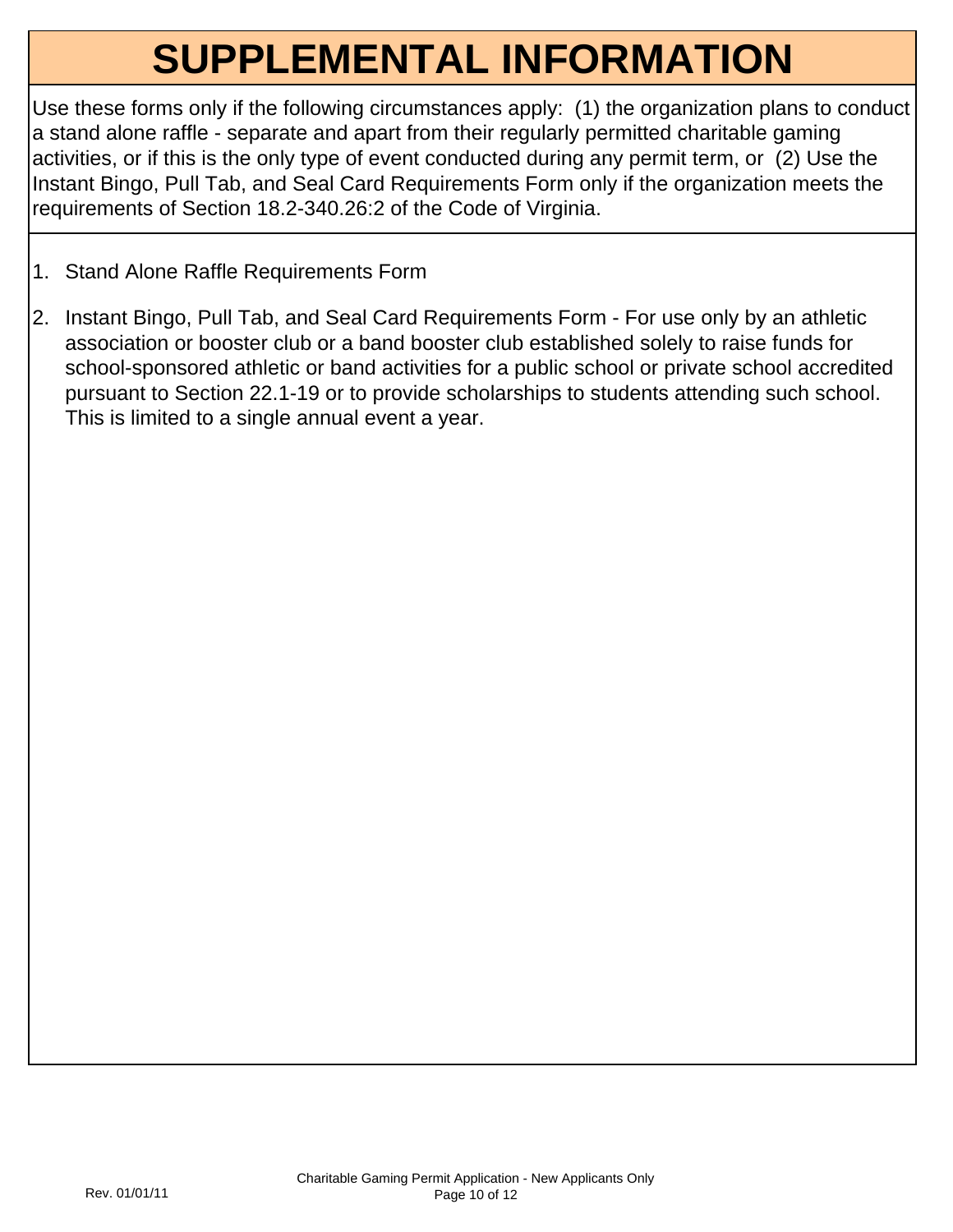|                                  | <b>STAND ALONE RAFFLE REQUIREMENTS</b>                                                                                                                                                                                                                                                                                                                                                                                                                                                                                                                                                                                                                                                                                                                                                                                                                  |  |  |  |  |  |  |  |
|----------------------------------|---------------------------------------------------------------------------------------------------------------------------------------------------------------------------------------------------------------------------------------------------------------------------------------------------------------------------------------------------------------------------------------------------------------------------------------------------------------------------------------------------------------------------------------------------------------------------------------------------------------------------------------------------------------------------------------------------------------------------------------------------------------------------------------------------------------------------------------------------------|--|--|--|--|--|--|--|
|                                  | Information requested in this form must accompany the organization's application, or amendment request, if a stand alone raffle is<br>conducted. Please complete this form in its entirety for each stand alone raffle event the organization intends to conduct.                                                                                                                                                                                                                                                                                                                                                                                                                                                                                                                                                                                       |  |  |  |  |  |  |  |
|                                  | <b>Raffle Tickets</b>                                                                                                                                                                                                                                                                                                                                                                                                                                                                                                                                                                                                                                                                                                                                                                                                                                   |  |  |  |  |  |  |  |
|                                  | Attach a sample copy of each stand alone raffle ticket.                                                                                                                                                                                                                                                                                                                                                                                                                                                                                                                                                                                                                                                                                                                                                                                                 |  |  |  |  |  |  |  |
|                                  | Each raffle ticket must conform to the requirements of 11 VAC 15-22-70.C. of the Charitable Gaming Rules and Regulations, including,<br>but not limited to, raffle tickets being sequentially numbered and having a detachable section, with one portion going to the seller and<br>the other portion to the purchaser.                                                                                                                                                                                                                                                                                                                                                                                                                                                                                                                                 |  |  |  |  |  |  |  |
|                                  | The portion that goes to the <b>Purchaser</b> must<br>include, but is not limited to:<br>The portion that is retained by the Seller must include:<br>The purchasers name, complete address, and<br>The ticket number.<br>contact telephone number.<br>The selling price of each ticket.<br>The prize(s) to be awarded.<br>The matching sequential ticket number to the<br>The date, time, and name/address of the<br>portion provided to the purchaser.<br>the physical location of the drawing.<br>The name, address and telephone<br>number of the organization.<br>The charitable gaming permit number<br>(after issuance by the Department).                                                                                                                                                                                                        |  |  |  |  |  |  |  |
|                                  | NOTE: Raffle tickets may not be printed until the organization is authorized in writing to do so by the Department.                                                                                                                                                                                                                                                                                                                                                                                                                                                                                                                                                                                                                                                                                                                                     |  |  |  |  |  |  |  |
|                                  | <b>Raffle Narrative</b>                                                                                                                                                                                                                                                                                                                                                                                                                                                                                                                                                                                                                                                                                                                                                                                                                                 |  |  |  |  |  |  |  |
|                                  | Please use a separate sheet to answer the following questions.                                                                                                                                                                                                                                                                                                                                                                                                                                                                                                                                                                                                                                                                                                                                                                                          |  |  |  |  |  |  |  |
|                                  | Please provide a written narrative describing how the organization will conduct the raffle. Please be very specific and detailed. This                                                                                                                                                                                                                                                                                                                                                                                                                                                                                                                                                                                                                                                                                                                  |  |  |  |  |  |  |  |
|                                  | narrative must include, but is not limited to, the following:                                                                                                                                                                                                                                                                                                                                                                                                                                                                                                                                                                                                                                                                                                                                                                                           |  |  |  |  |  |  |  |
| Α.<br>B.<br>C.<br>D.<br>E.       | Part 1 - Scope and Purpose of Raffle<br>How many raffle tickets will be printed?<br>How much will each raffle ticket cost?<br>What are the anticipated GROSS receipts (Multiply Line A by Line B)<br>What will happen if the raffle is not successful such as not all of the tickets are sold to pay for the raffle prize?<br>Please provide any other information pertinent to the scope and purpose of the raffle.                                                                                                                                                                                                                                                                                                                                                                                                                                    |  |  |  |  |  |  |  |
| А.<br>B.<br>C.<br>D.<br>E.<br>F. | <b>Part 2 - Sales Distribution</b><br>How will the money be controlled?<br>How will the tickets be handled?<br>How exactly will the tickets be sold to the purchaser and how will the money be collected?<br>Does the organization anticipate selling tickets outside of the Commonwealth of Virginia? If yes, please provide a copy of the<br>permit authorizing the organization to sell tickets in each applicable state.<br>11 VAC 15-22-70.C. of the Charitable Gaming Rules and Regulations states, "[w]inning tickets and unsold tickets shall be maintained for three<br>years from the close of the fiscal year." Where does the organization plan to store these unsold and winning raffle tickets during this three year<br>time frame?<br>Please provide any other information pertinent to the sales distribution of the raffle ticket(s). |  |  |  |  |  |  |  |
|                                  | <b>Part 3 - Drawing Process and Prize Winners</b>                                                                                                                                                                                                                                                                                                                                                                                                                                                                                                                                                                                                                                                                                                                                                                                                       |  |  |  |  |  |  |  |
| A.<br>B.<br>C.<br>ID.            | Who will conduct the raffle drawing?<br>Describe the drawing process.<br>How will the prizes be distributed? Does the winner need to be present? How many days does the winner have to claim the prize? What<br>happens if the winner does not claim the prize?<br>Please provide any other information pertinent to the drawing process and/or prize winners of the raffle ticket(s).                                                                                                                                                                                                                                                                                                                                                                                                                                                                  |  |  |  |  |  |  |  |
|                                  | <b>Other Required Information</b>                                                                                                                                                                                                                                                                                                                                                                                                                                                                                                                                                                                                                                                                                                                                                                                                                       |  |  |  |  |  |  |  |
| Α.                               | Attach a copy of the "House Rules" for each stand alone raffle. 11 VAC 15-22-50.A. of the Charitable Gaming Rules and Regulations state,<br>"Each organization shall adopt "House Rules" regarding conduct of the game. Such rules shall be consistent with the provisions of the law and<br>[the Charitable Gaming] regulations. "House Rules" shall be conspicuously posted or, at an organization's option, printed on the game program<br>[raffle ticket]."                                                                                                                                                                                                                                                                                                                                                                                         |  |  |  |  |  |  |  |
| IB.                              | Provide a letter of intent from the individual(s) or business(es) from which the prize(s) are being purchased/donated stating the terms and<br>conditions of the transaction(s). The letter needs to be written on the business(es) letterhead, signed, and dated. It should address the fair<br>market value of the item if it is being donated or the actual cost if it will be purchased by the organization. If the organization already owns and<br>has title to the prize, a copy of the original bill of sale will suffice.                                                                                                                                                                                                                                                                                                                      |  |  |  |  |  |  |  |
| IC.<br>D.                        | If applicable, provide a copy of the written lease and/or agreement between the organization and the owners of the property where the drawing<br>will take place.<br>All organizations are responsible for ensuring compliance with all State and Federal laws in the conduct of their charitable gaming activities.                                                                                                                                                                                                                                                                                                                                                                                                                                                                                                                                    |  |  |  |  |  |  |  |